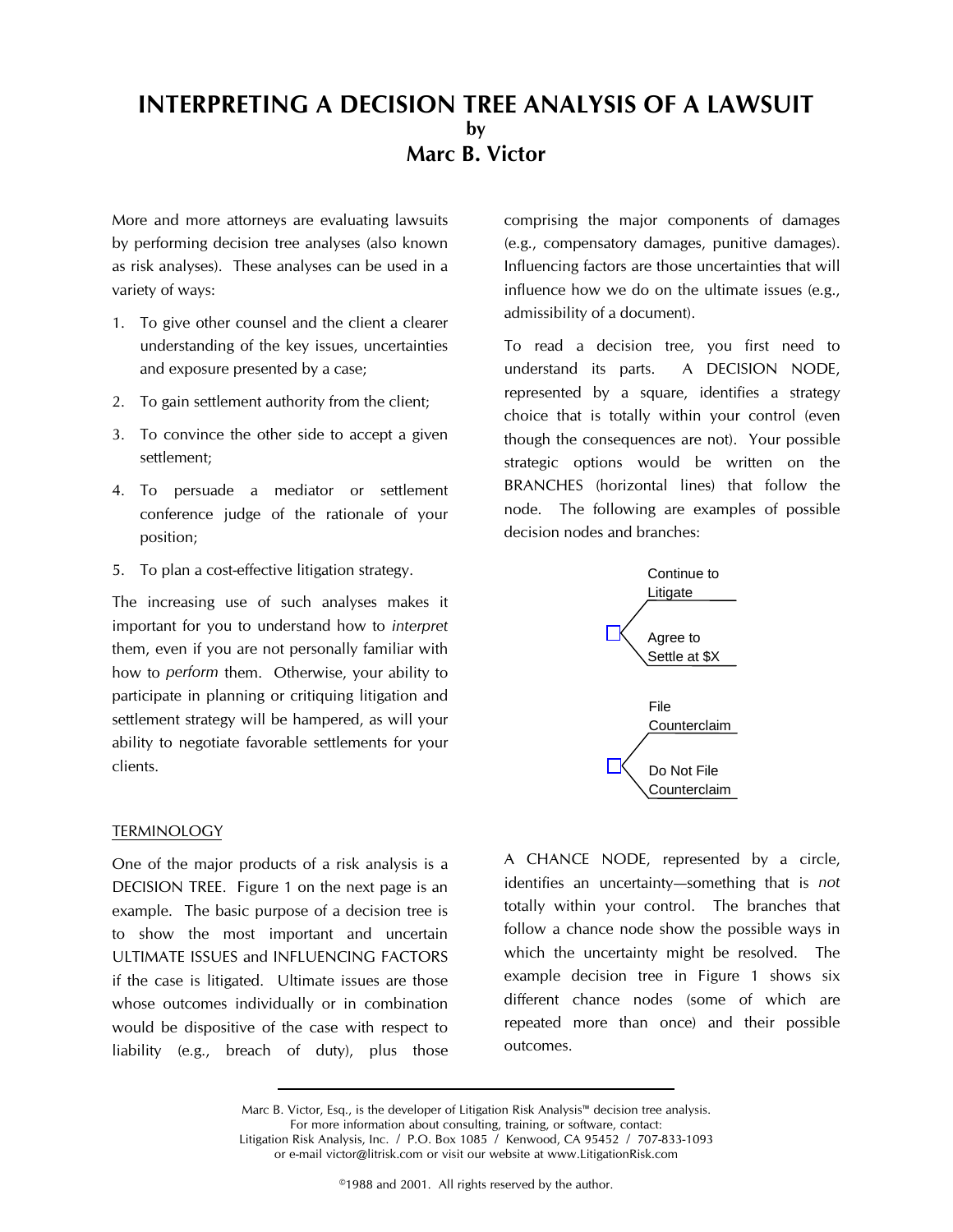# **DECISION TREE SHOWS WAYS IN WHICH CASE COULD BE WON OR LOST**



### FIGURE 1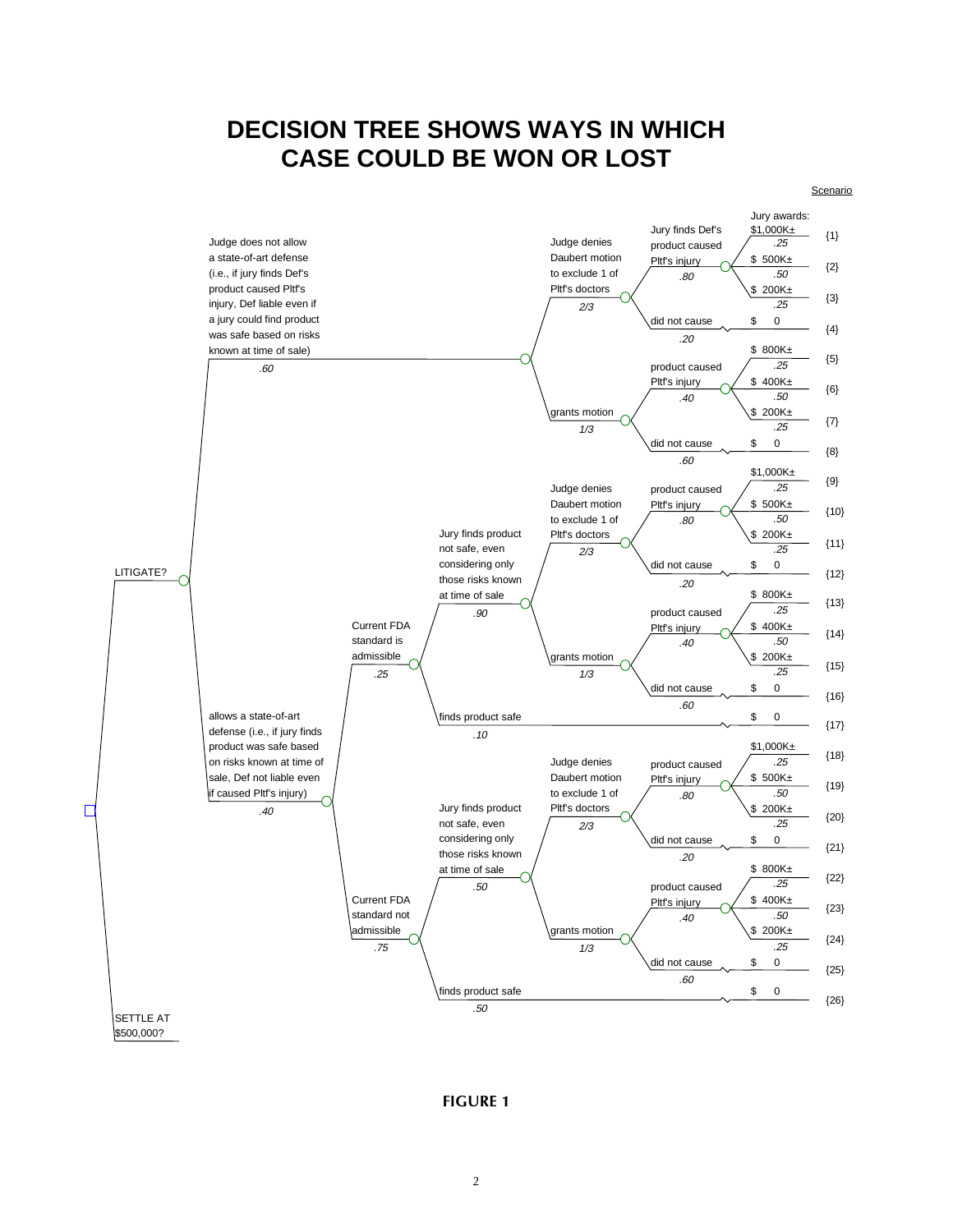There can be any number of branches following a chance node, as long as they are "mutually exclusive" and "collectively exhaustive." That is, the uncertainty must be capable of being resolved in at least one of the ways shown on the branches, in no more than one of the ways shown, and in no additional ways beyond those already shown. Outcomes that are direct opposites should meet these criteria, and represent the most frequent type of chance node. For example:



But three (or more) branches are also possible, a good example being:



where the jury could find one and only one of the three to be the cause, because they conflict with each other (i.e., are "mutually exclusive"). Note that if the three causes did not conflict and the jury could conceivably believe all three, some of the three, or even none of the three, then three successive chance nodes would be necessary:



But make sure you understand why the following would never be correct:



In situations where an infinite number of outcomes are possible-such as the amount of damages to be awarded-mutually exclusive outcomes are created by identifying nonoverlapping ranges. For example:

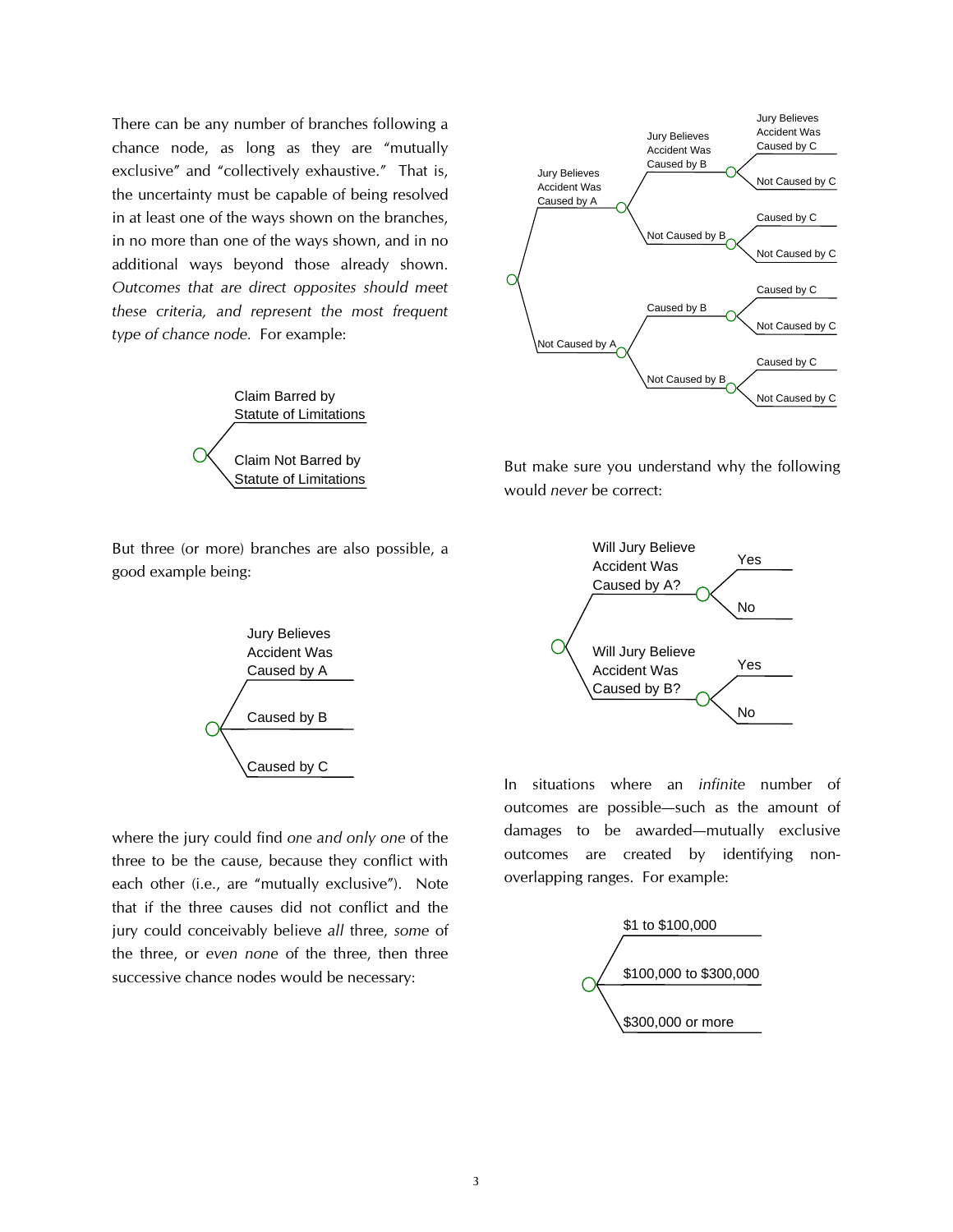[Although the final decision tree will approximate each of the above ranges with a single "midrange" value so that the risk analysis can be completed, you should remember that when you see a tree with a chance node such as:



it really represents a node like the one previously pictured, and thus meets the criteria of having mutually exclusive and collectively exhaustive branches.]

A SCENARIO is simply a combination of branches read from left to right. In Figure 1 we see 26 possible litigation scenarios.

PROBABILITIES represent counsel's quantitative "best guess" of the relative likelihood of the possible outcomes at each branch. They should be shown under their respective branches. Probabilities at a chance node must sum to 1.00 (100%). This is logical since the branches must be mutually exclusive and collectively exhaustive. There are no probabilities under the branches following a decision node, because there you select the strategy that is best.

### READING THE TREE

Now we can interpret the example tree in Figure 1. The decision node shows that Defendant is debating whether to litigate or pay a \$500,000 settlement demand. If it rejects the demand and litigates, it faces possible consequences ranging from \$0 (a defense verdict) to \$1 million.

Reading from the left, we see that the ultimate liability issues are (1) will the judge permit a "state-of-the-art" defense (i.e., will Defendant be allowed to argue to the jury that it has no liability because its product was safe based on the known risks at the time it was sold); (2) if so, will the jury believe this defense; and (3) will the jury find that Defendant's product caused Plaintiff's injury? If Defendant succeeds on both issues (1) and (2), or on (3), it will be found not liable. If Plaintiff prevails on either (1) or (2), plus on (3), she will be able to recover some damages.

The two other liability issues shown are influencing factors: they cannot directly resolve the case, but instead influence the outcomes of some of the ultimate issues. For example, the probability of the jury finding Defendant's product was not safe based on the known risks at the time it was sold was assessed at 90% (.90) if evidence of the current stringent FDA standard is admissible, but only 50% (.50) if that evidence is not heard by the jury.

Similarly, the Daubert motion to exclude one of Plaintiff's doctors from testifying is also an influencing factor: the probability of the jury finding Defendant's product caused Plaintiff's injury was assessed at 80% (.80) if the motion is denied and the doctor testifies, but only 40% (.40) if the motion is granted and the doctor's testimony is excluded.

The ultimate damage issue in this example is simply one of how much the jury will award in compensatory damages. In many cases there are additional ultimate damage issues, involving such things as punitive damages:

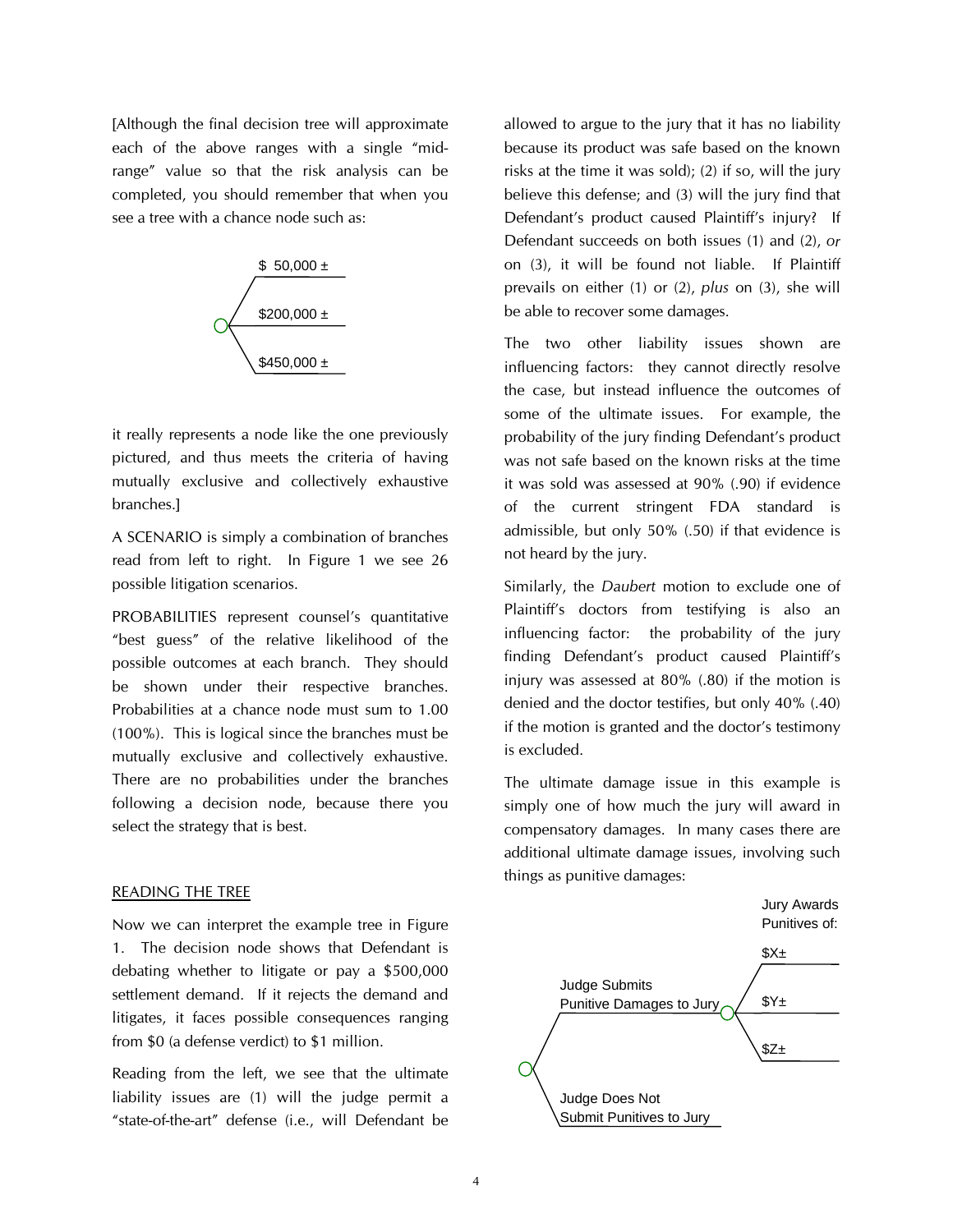If at issue in the case, this set of chance nodes would have to be tacked on to the end of each of the 18 existing branches at which the jury had awarded compensatory damages!

A careful look at the damages chance nodes shows that the range of compensatories differs depending on whether or not Plaintiff's doctor is allowed to testify-compare scenarios  $1-3$  with  $5-$ 7. These different assessments mean that the admissibility of this testimony is an influencing factor in counsel's opinion on damages as well as on causation.

#### IS THE TREE SOUND?

Before worrying about the quantitative conclusions to be drawn from a decision tree, it is critical to review its soundness. Do not be misled by the "scientific," "precise," or "objective" appearance of a decision tree. It merely reflects a lawyer's best subjective opinions of the major uncertainties in a case, their interrelationships and consequences, and their probabilities of occurring.

Therefore, begin by looking to see if the tree has incorrectly omitted any ultimate issues-either regarding liability or damages. For example, if Defendant is allowed to argue its product was "state-of-the-art" and the jury believes it was, is Defendant truly assured of a defense verdict (as currently shown by scenarios 17 and 26)? Or does Plaintiff have another theory that might result in a finding of liability? Similarly, even if the state-of-the-art defense fails (or is not allowed) and the jury believes Defendant's product caused Plaintiff's injury, is Plaintiff assured of receiving the damages shown? Or might Defendant be able to convince the jury that Plaintiff's own conduct should bar the claim, or at lease reduce the amount awarded?

Next, ask whether there are any other influencing factors whose inclusion would aid considerably in assessing probabilities on an existing issue.

If an influencing factor affects only one issue in the tree and the tree is getting unwieldy, a SUBTREE is often created. To illustrate, assume that the admissibility of the current FDA standard depends on whether Plaintiff can find a particular witness. A subtree containing just these two uncertainties can be drawn and solved for the probability that would be used in the main tree (as explained in the next section):

SUBTREE





Only when you are comfortable with the tree should you carefully review the probabilities. And even if the percentages and verdict ranges look about right, go behind the numbers: what supports counsel's judgment-on both sides of the issue? What evidence (unfavorable as well as favorable)? What witnesses (harmful as well as helpful)? What precedent (bad as well as good)? What general factors may come into play, such as a jury bias against big companies, or a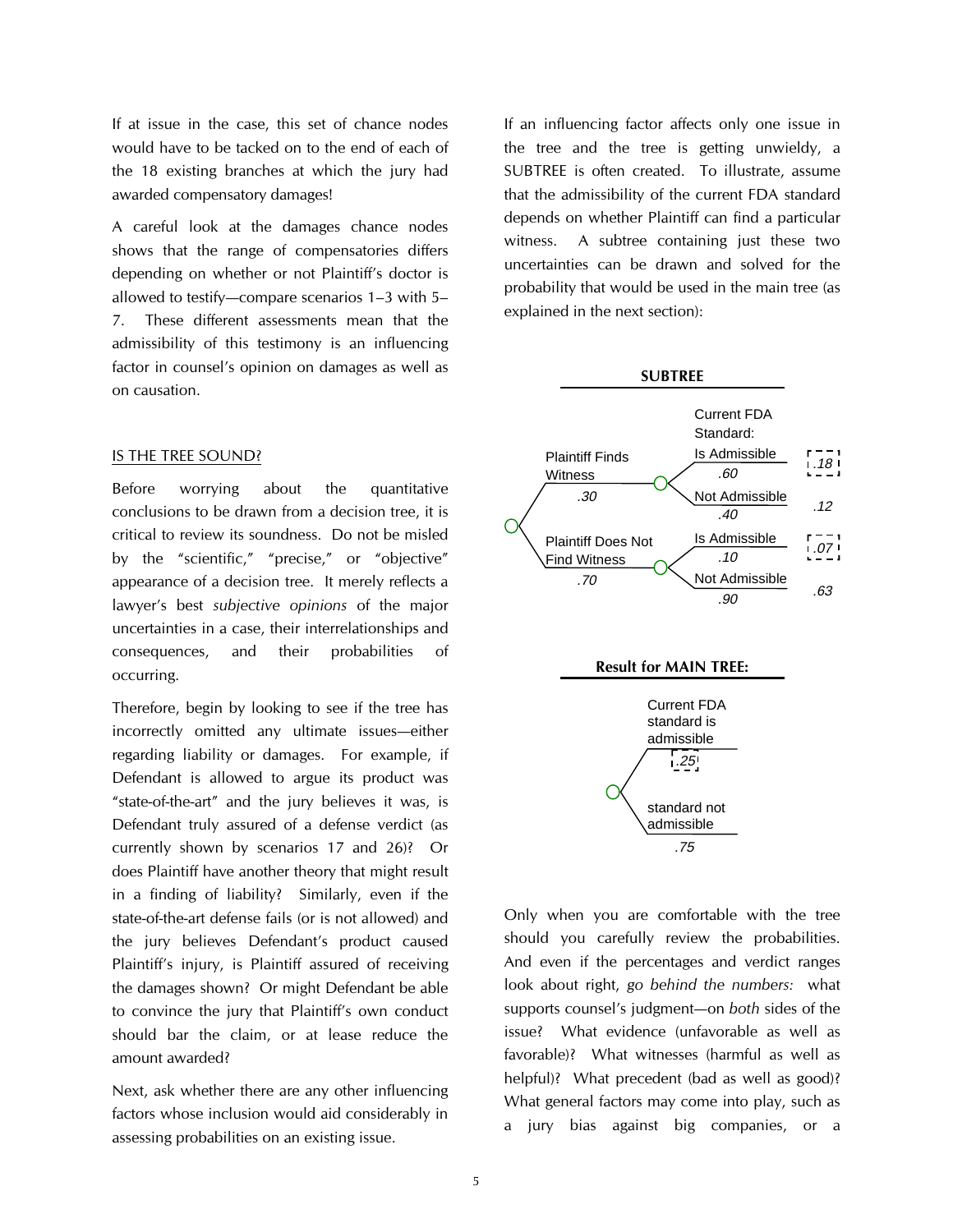conservative judge eager to reduce his or her trial calendar? The importance of such an examination cannot be overstated! You may think you agree (or disagree) with someone's quantitative assessments until you realize you or they have overlooked some important considerations.

Finally, be sure counsel has been "realistic" with his or her assessments, not "academic": First, juries, and even many trial judges, frequently don't look at issues the way an attorney does. Second, the trier's view of a later issue in the tree is often affected by the branch it has chosen on an earlier issue (even though the two issues may be legally unrelated).

# UNDERSTANDING THE RESULTS

Once you are satisfied that (i) the decision tree is a reasonable representation of the ways in which your case might be won or lost and the major components of damages, and (ii) the probabilities and verdict ranges best reflect all of the evidence, witnesses, and arguments and your own subjective judgment of how the judge and jury will react to them, then it is time to calculate and interpret the results.

There are two principal ways of evaluating a tree. The first is to determine the COMPOUND PROBABILITY of each scenario and then to plot the various damage awards and their respective probabilities in a graph. To determine the compound probability of a scenario we multiply together the probabilities that lie under the branches comprising that scenario. For example, the probability of scenario 1 of our large tree is  $.60 \times 2/3 \times .80 \times .25 = .08$  (8%). (This is also the arithmetic that was done to solve the subtree on the prior page.) This multiplication for all of the litigation scenarios in Figure 1 produces the following table:

| Tree                    | Compound    | Damage         |
|-------------------------|-------------|----------------|
| Scenario                | Probability | Award          |
| 1                       | 8.0%        | \$1,000,000    |
| $\overline{\mathbf{c}}$ | 16.0        | 500,000        |
| 3                       | 8.0         | 200,000        |
| $\overline{4}$          | 8.0         | $\overline{0}$ |
| 5                       | 2.0         | 800,000        |
| 6                       | 4.0         | 400,000        |
| 7                       | 2.0         | 200,000        |
| 8                       | 12.0        | $\overline{0}$ |
| 9                       | 1.2         | 1,000,000      |
| 10                      | 2.4         | 500,000        |
| 11                      | 1.2         | 200,000        |
| 12                      | 1.2         | 0              |
| 13                      | 0.3         | 800,000        |
| 14                      | 0.6         | 400,000        |
| 15                      | 0.3         | 200,000        |
| 16                      | 1.8         | $\overline{0}$ |
| 17                      | 1.0         | $\overline{0}$ |
| 18                      | 2.0         | 1,000,000      |
| 19                      | 4.0         | 500,000        |
| 20                      | 2.0         | 200,000        |
| 21                      | 2.0         | $\overline{0}$ |
| 22                      | 0.5         | 800,000        |
| 23                      | 1.0         | 400,000        |
| 24                      | 0.5         | 200,000        |
| 25                      | 3.0         | $\mathbf 0$    |
| 26                      | 15.0        | $\overline{0}$ |
|                         | 100.0%      |                |

The logic behind multiplying probabilities together is that this ensures—and is the only way of ensuring—that each issue is given just the right amount of weight and that the final conclusion is the one that best fits counsel's carefully arrived at opinions on each of the many underlying issues. For example, notice that the sum of the probabilities of the first 8 scenarios is 60%  $(8+16+8+8+2+4+2+12)$ , and that .60 is exactly the probability under the branch that defines those first 8 scenarios ("Judge does not allow a state-of-art defense"). Or notice that the probability of scenarios  $1-4$  (40%) is exactly twice that of scenarios  $5-8$  (20%), because the probability of the judge denying the Daubert motion (2/3) is exactly twice that of the judge granting the motion (1/3).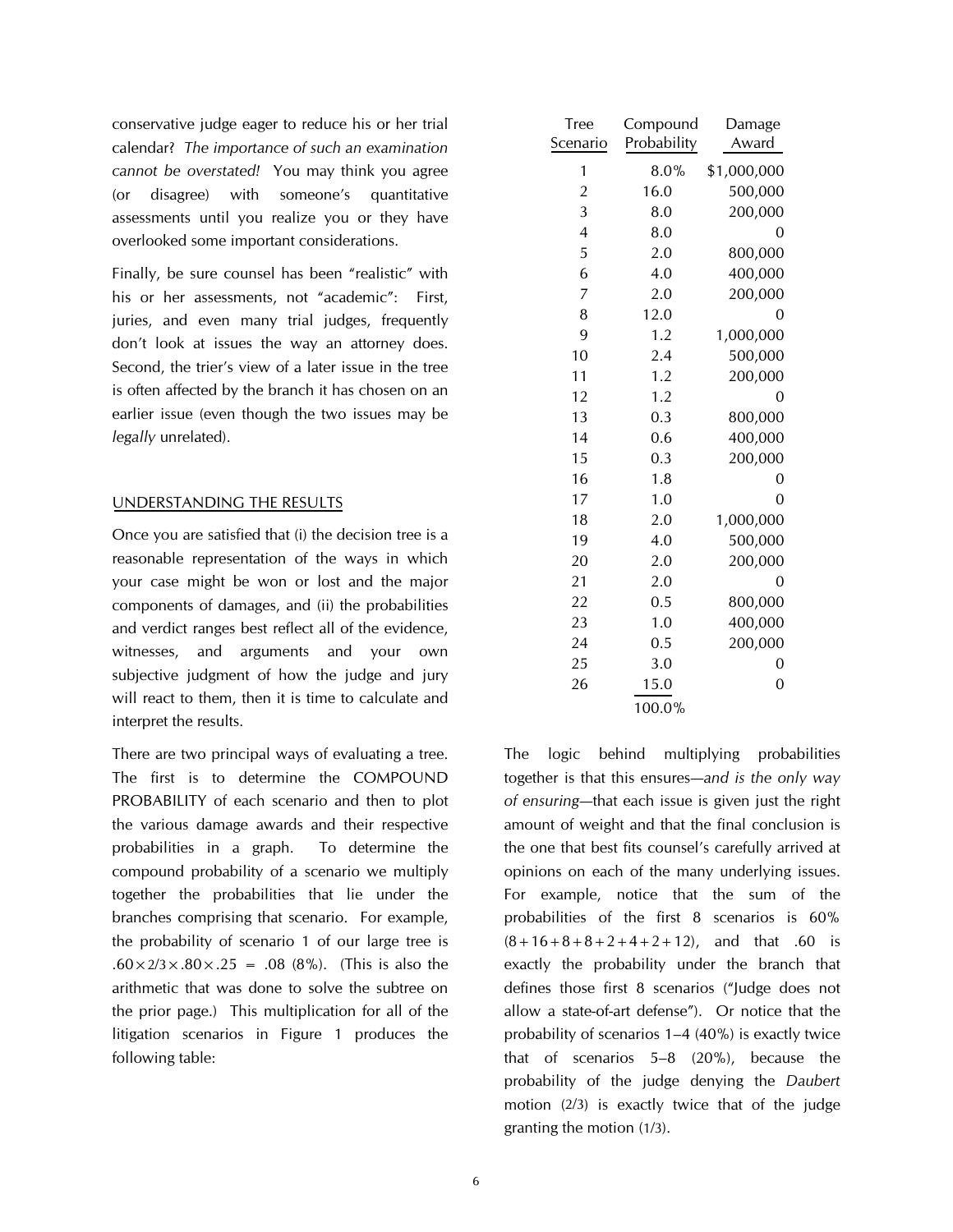| Scenarios                       | Probability | Award       |
|---------------------------------|-------------|-------------|
| 1, 9, 18                        | 11.2%       | \$1,000,000 |
| 5, 13, 22                       | 2.8         | 800,000     |
| 2, 10, 19                       | 22.4        | 500,000     |
| 6, 14, 23                       | 5.6         | 400,000     |
| 3, 7, 11,<br>15, 20, 24         | 14.0        | 200,000     |
| 4, 8, 12, 16,<br>17, 21, 25, 26 | 44.0        |             |
|                                 | 100.0%      |             |

The above table can then be summarized:

and graphed as follows:

**PROBABILITY DISTRIBUTION SHOWS RANGE AND LIKELIHOOD OF POSSIBLE OUTCOMES**



This graph, known as a PROBABILITY DISTRIBUTION or BAR CHART, gives a visual sense of the risks faced if the case is litigated. To interpret it correctly, you should recognize that while any one of the bars corresponding to an actual damage award may look small-especially when compared with the  $44\%$  bar at \$0-the sum of those bars (i.e., the probability of liability being found and some award being given) is 56%. The graph can be used by a party both to think about its own settlement position and to impress upon its adversary the wide range of possible results if a reasonable compromise cannot be reached.

The second principal way of evaluating a tree is to calculate its EXPECTED VALUE. This is a probability-weighted average value (or mean value). It is arrived at by weighting each of the possible outcomes by its probability of occurring:

| Probability     | Award                                   |       | Product             |
|-----------------|-----------------------------------------|-------|---------------------|
|                 | $11.2\% \times \$1,000,000 = \$112,000$ |       |                     |
| $2.8\% \times$  | $800,000 =$                             |       | 22,400              |
| $22.4\% \times$ |                                         |       | $500,000 = 112,000$ |
| 5.6% $\times$   | $400,000 =$                             |       | 22,400              |
| $14.0\% \times$ | $200,000 =$                             |       | 28,000              |
| 44.0% $\times$  |                                         | $0 =$ | $\theta$            |
|                 | Expected Value = $$296,800$             |       |                     |

Even though the case is unique, the expected value can be thought of as the average result of litigating one hundred identical cases: In 44 you would anticipate a defense verdict; in 14 you would anticipate an award of \$200,000; in 5 or 6 you would anticipate \$400,000; and so on, up to 11 where you would anticipate \$1,000,000. If you added up all 100 awards and divided by 100, the average award would be just under \$300,000.

If a party can afford to "play the averages," the expected value is a fair settlement. Thus in our example tree, the \$500,000 currently demanded by Plaintiff would be rejected by Defendant. A settlement below approximately \$300,000 would be okay, though a party usually tries to negotiate a deal that is even better than the expected value. However, if a party is unable to bear the risk posed by litigating—usually when its net worth is small in relation to the magnitude of the possible gains or losses—it will need to go beyond the expected value and see the full bar chart in order to decided on its litigate-versus-settle strategy. For example, how much of a premium above the expected value might some defendant pay in order to avoid a 36% chance of a loss in the range of \$500,000 to \$1,000,000 as exists in our problem?